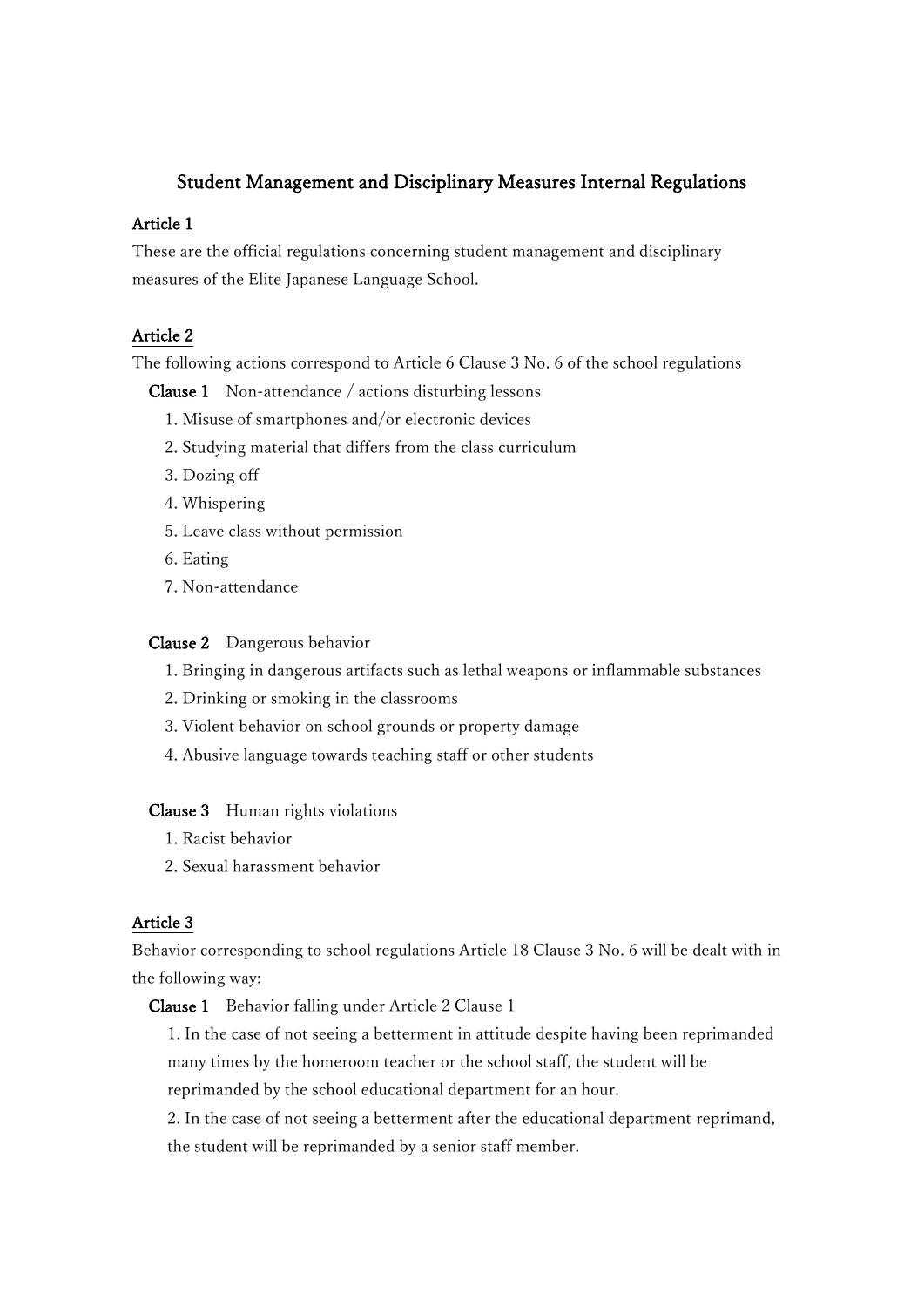3. In the case of not seeing a betterment after the senior staff member reprimand, the student will be reprimanded by the school principal.

4. In the case of not seeing a betterment after the principal's reprimand, the student might be expelled after a thorough deliberation.

Clause 2 Behavior falling under Article 2 Clause 2 & 3

1. After a thorough deliberation, the student might be reprimanded by either a senior staff member or the school principal, or expelled from school.

#### Article 4

Behavior corresponding to school regulations Article 18 Clause 3 No. 4 will be dealt with in the following way:

1. In the case of grade retention, the student will be warned verbally or through a letter.

2. In the case of repeating two consecutive terms, the student will be warned verbally or through a letter more severely.

3. In the case of repeating three consecutive terms, the student might be expelled after a thorough deliberation.

### Article 5

Behavior corresponding to school regulations Article 18 Clause 3 No. 5 will be dealt with in the following way:

Clause 1 Regarding attendance rate

1. In the case of being lower than 85 %, the student will be warned.

2. In the case of being lower than 80 %, the student will be issued a warning letter.

3. If, despite not having been absent due to exceptional reasons (e.g. hospitalization due to a serious illness or wound), the attendance rate is lower than 80% after the first year finishes, the student might be expelled after a thorough deliberation.

#### Issue of recommendation letter

1. Students with a total attendance rate lower than 90% will not be issued a recommendation letter.

#### Clause 2 Regarding monthly attendance rate

1. In the case of being lower than 80 %, the student will be issued a warning letter. 2. In the case of being lower than 70% two consecutive times, the student will be reprimanded by the school principal.